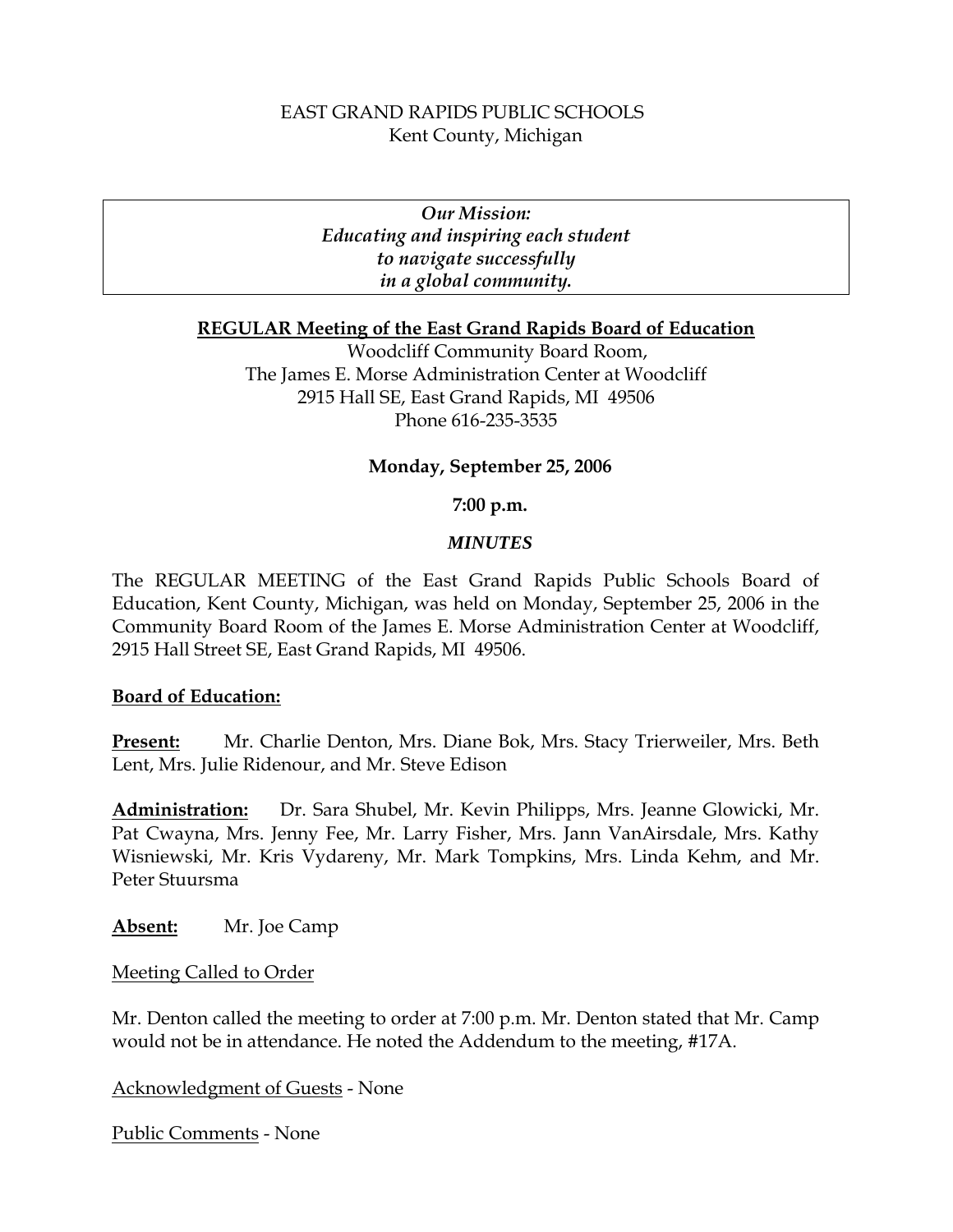Recognition of Student Semifinalists in the 2006 Merit Scholarship Competition – Mr. Fisher

East Grand Rapids High School has 3 semi-finalists in the National Merit Scholarship competition. Dr. Shubel and Mrs. Trierweiler presented certificates to the National Merit Semifinalists for 2006.

# Board Secretary's Report - Communications to and from the Board – Mrs. Trierweiler

Mrs. Trierweiler reported that a thank you card was received from Doug Fryling (Middle School Head Custodian) for the book in memory of his father-in-law, and thank you cards were received from Adam Brush (High School Math) for the Schuler's gift card following the birth of his son, and Amy Larson (High School Food Service) for the Schuler's gift card following the birth of her son.

# High School Student Council President's Report – Mr. Nathan Stevens

Mr. Stevens was absent. Kelly Lundquist, Vice President of Student Council filled in for him. She reported that Student Council is working on Homecoming and Spirit Week.

# EGREA President's Report – Mrs. Nancy McSkimming

Mrs. McSkimming stated that school has started out well. Teachers are looking forward to working on curriculum throughout the year.

# *Presentation/Discussion:*

# Facilities Update – Mr. Camp/Mr. Phillips

Mr. Philipps stated that design development drawings would go out to the Board soon. Currently the District is on track for approval of the drawings at the October Board meeting. Bid packages for Breton Downs and Lakeside will go out the first of the year. The District is looking to hire a Construction Manager and may have a recommendation by October.

# Youth Development – Mr. Dave Kampfschulte

Mr. Kampfschulte gave a brief background of Senior Retreat and presented a slide show of the retreat for this year. Mrs. Kathy Sunshine also commented on her experience this year and one of the senior class members stated it was the best time he ever had. He felt he was able to make new friends and strengthen old friendships. Mr. Kampfschulte thanked Mr. Cwayna and the Foundation for their support. He also talked about Healthy High which was held this past weekend and which also was a great success. He presented a Healthy High tee shirt to Dr. Shubel.

Proposed Technology Plan (Superintendent Goal #3) – Mr. Jenkins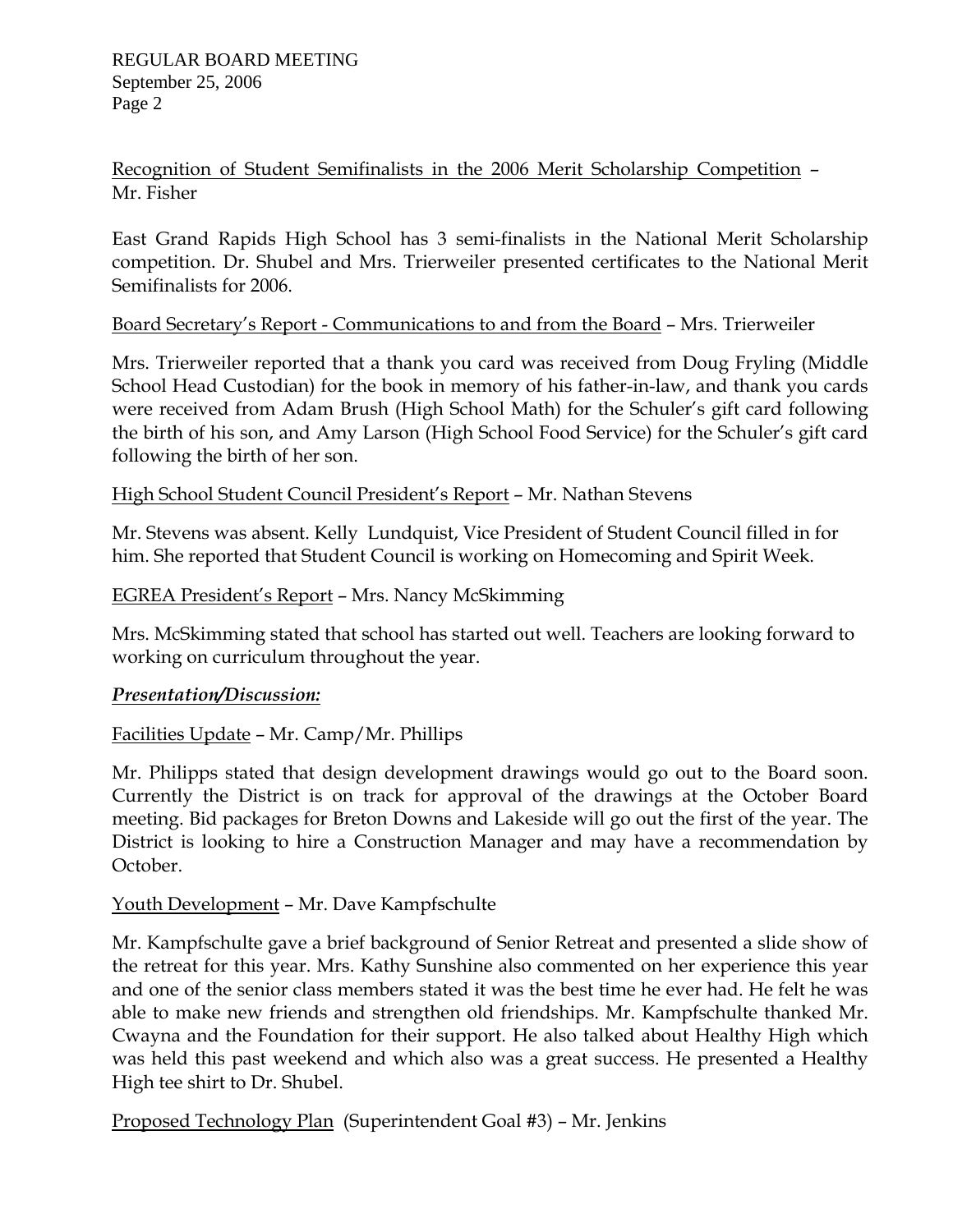REGULAR BOARD MEETING September 25, 2006 Page 3

Mr. Jenkins gave a brief power point presentation and talked about the goals of the technology plan. He presented a planning budget for the bond money and gave an overview of where some of the money has been spent and looked at where future money will go. He stated that the technology curriculum would be updated and brought before the Board for approval in April.

Acknowledgement of Revised Policy Rules #8335-R (Unlawful Substances and Other Criminal Acts) – (Enclosure #11)

Mrs. Bok reviewed the rule change and the reasons for the change.

First Reading of Revised Policy #2070 and Acknowledgement of Revised Policy Rules #2070-R (School Superintendent) – (Enclosure #12)

Mrs. Bok stated that in the process of our Superintendent Search, there were discrepancies between the policy and the rules. The policy was suspended during the search and has since been revised by the Policy Committee and is brought to the Board for a first reading at this meeting. This policy will be brought back to the Board for a second reading and approval at the October meeting.

# *Action Items - Consent Agenda:*

| Background: | In order to save time during the meeting, we are using a                                                                                                                                                                                    |
|-------------|---------------------------------------------------------------------------------------------------------------------------------------------------------------------------------------------------------------------------------------------|
|             | Consent Agenda. Items in the Consent Agenda include those                                                                                                                                                                                   |
|             |                                                                                                                                                                                                                                             |
|             | that are routine or have been previously discussed by the Board                                                                                                                                                                             |
|             | of Education. Any Board Member may request to have any                                                                                                                                                                                      |
|             | item removed for a separate discussion and vote.                                                                                                                                                                                            |
|             | $\mathbf{D}_{\text{in}}$ and $\mathbf{L}_{\text{in}}$ is a set of $\mathbf{M}_{\text{out}}$ is a sequence in the $\mathbf{C}_{\text{in}}$ and $\mathbf{A}_{\text{out}}$ and $\mathbf{M}_{\text{out}}$ is a set of $\mathbf{D}_{\text{out}}$ |

Recommendation: Motion to approve items in the Consent Agenda Numbers 13 through \_15\_.

Approval of Minutes of REGULAR MEETING of 8/28/06 (Enclosure #13)

Approval of Minutes of SPECIAL MEETING of 8/30/06 (Enclosure #14)

Approval of Payment of Bills for August 2006 (Enclosure #15)

Mr. Edison moved to approve Consent Agenda Items #13-15. Mrs. Trierweiler seconded the motion. Motion passed 6-0.

# **Other Action Items:**

# Approval of a PAC and PASE Committee Members (Enclosure #16)

Mrs. Jann VanAirsdale, Special Education Director, is recommending Mrs. Carol Lippert and Mrs. Stacy Trierweiler to represent the East Grand Rapids parents on the Region II Parent Advisory Committee (PAC) and the Kent Intermediate School District Parent Advisors (PASE). Mrs. Lippert's term will be 2006-2009 and Mrs. Trierweiler's term will be 2006-2008.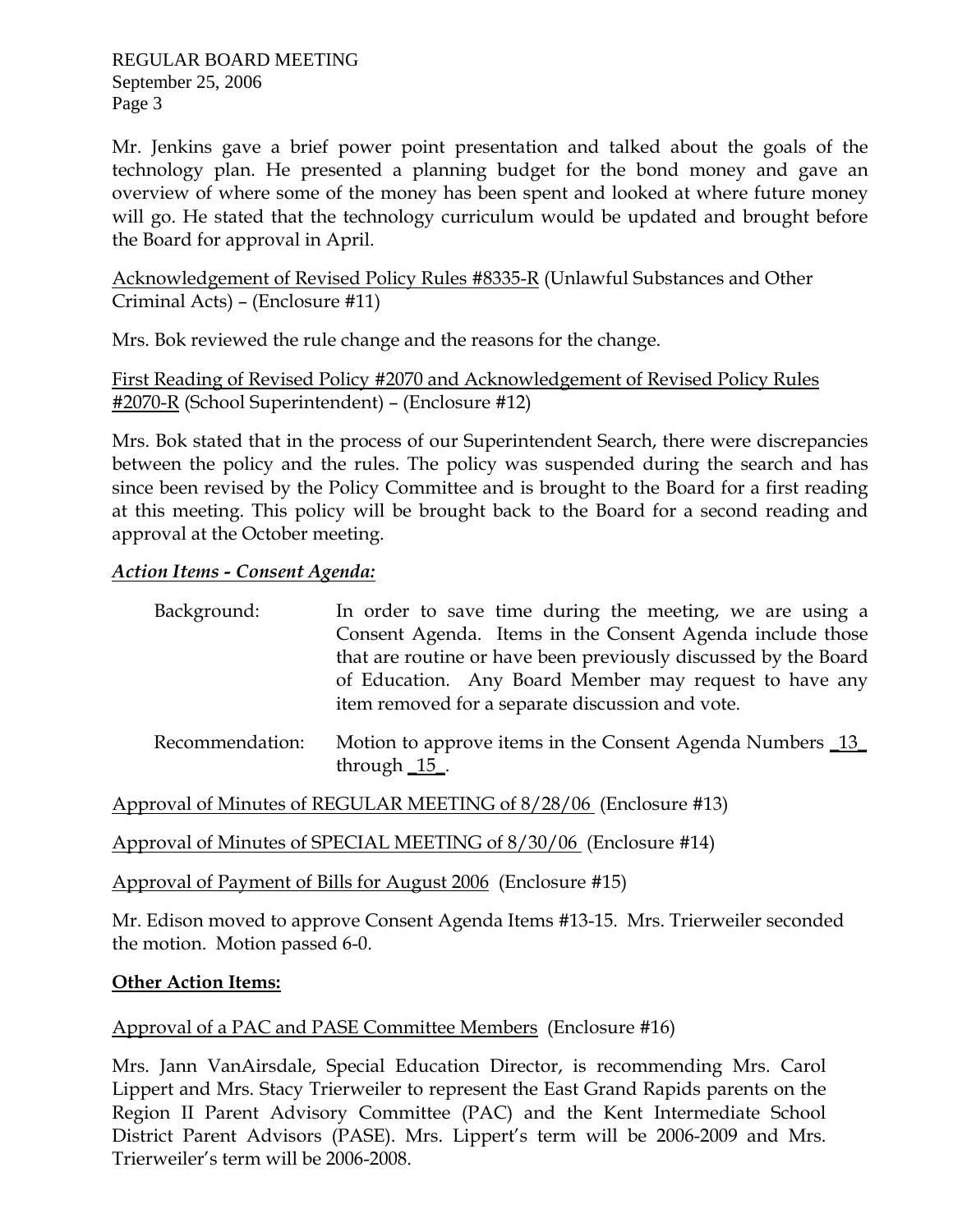Mrs. Bok moved to approve Mrs. Carol Lippert for the term 2006-2009 and Mrs. Stacy Trierweiler for the term 2006-2008 as the PAC/PASE Representatives from East Grand Rapids. Mrs. Ridenour seconded the motion. Mrs. Trierweiler abstained from voting, as she is a nominee. Motion passed 5-0.

# Approval of Resolution in Support of Proposal 5 (Enclosure #17)

Proposal 5 is the name of the K-16 Coalition ballot initiative. Backers of the proposal are asking school boards across Michigan to approve a resolution supporting Proposal 5 for the November 7, 2006 election.

Mrs. Lent moved to approve a resolution in support of Proposal 5. Mrs. Bok seconded the motion. Mr. Denton stated that the Legislative Committee reviewed and recommended support of Proposal 5. Mr. Philipps gave a brief power point presentation of the Proposal. Mr. Denton opened the floor to Mayor Bartman (who was not able to attend earlier) to express the views of the City on this resolution. There was further discussion by the Board. Motion passed 5-1, with Mr. Edison voting "no".

# Approval of Superintendent Interim Relocation Expenses Extension

In hiring Dr. Shubel, reasonable relocation expenses including interim housing were provided for a period of 60 days. The Personnel Committee has reviewed the Superintendent's relocation and circumstances, and recommends extension of this commitment as to reasonable interim housing rental expense reimbursement for an additional four (4) months (through January 31, 2007).

Mr. Edison moved to approve extension of the Superintendent's reasonable interim housing expense reimbursement through January 31, 2007. Mrs. Bok seconded the motion. Motion passed 6-0.

# **Administrative Reports:**

# **Superintendent**

Board/Administrator Work Session Follow-up

Dr. Shubel reviewed feedback from the Workshop. Overall it was a very good meeting and the Administrators and Board were able to come together and share information.

ASCD Conference Report – Washington, D.C. (September 16-19, 2006)

Dr. Shubel was in Washington, D.C. last week and reported on her meetings with Legislators and their education advisors and attendance at workshops.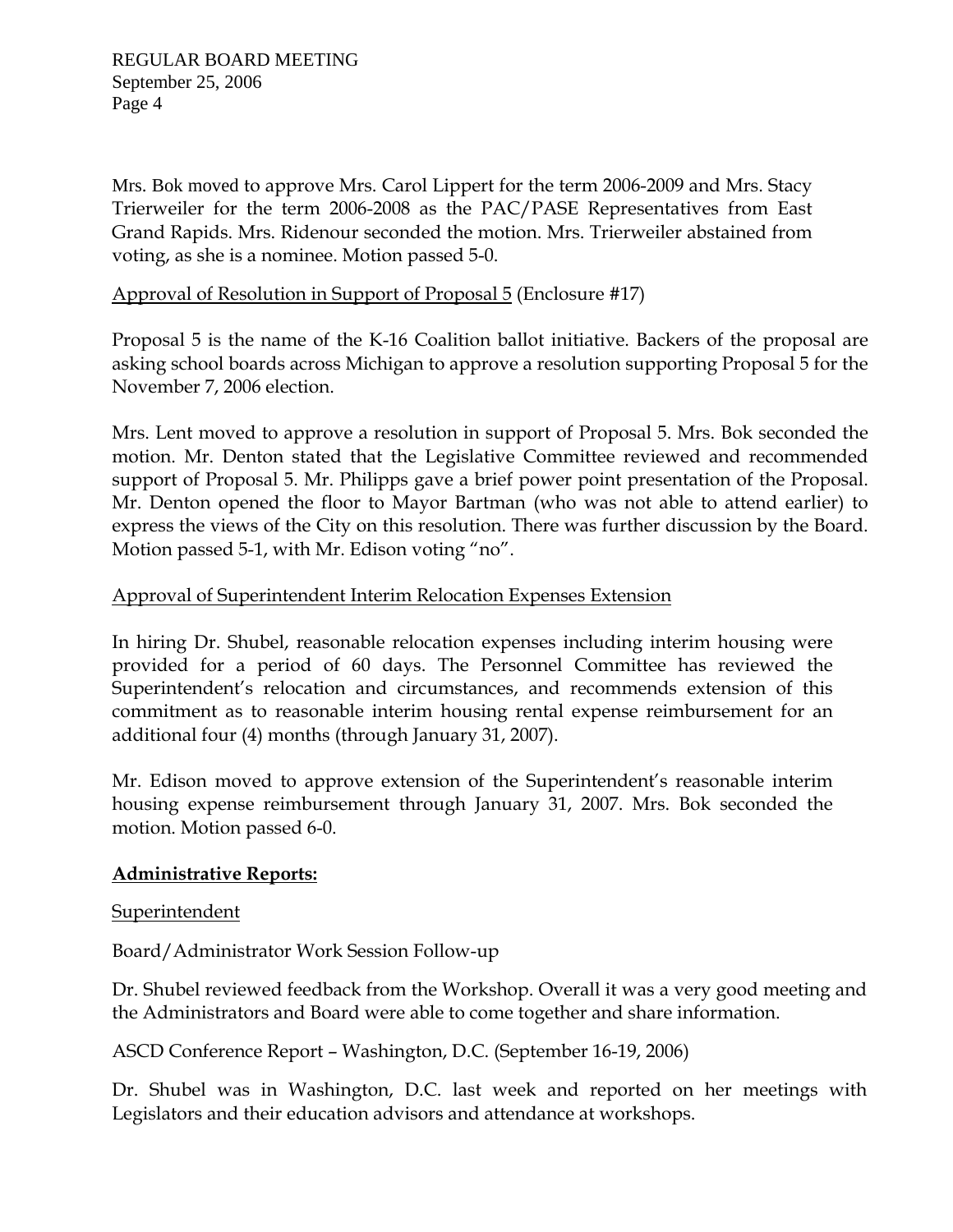Other Items:

Dr. Shubel reported that Standard and Poors put out a report today stating East Grand Rapids is an outstanding school.

Dr. Shubel acknowledged the death of Gerri Mears and her contribution to the schools. Dr. Shubel also congratulated Mr. Denton on his appointment as Environmental Litigation Co-Chair for the American Bar Association (ABA).

Assistant Supt. for Instruction

Constitution Day (September 17) Report.

Mrs. Glowicki reviewed for the Board the various programs held in all of the schools in recognition of Constitution Day.

Curriculum, Instruction, Assessment & Technology Coordination

Mrs. Glowicki distributed information showing staff participation and staff development opportunities. She also distributed a calendar showing the various meetings of instruction, assessment and technology. Another item distributed was a calendar showing instruction and curriculum meetings for 2006-2007.

Projected Curriculum/Technology Assessment Updates to the Board in 2006-2007

Mrs. Glowicki reviewed the list of dates for curriculum presentations to the Board for 2006- 2007.

# Upcoming Events

Mrs. Glowicki discussed the upcoming Families of Color Connection Group meeting, the Diversity Lecture Series from Grand Rapids Community College, and the updated G/T brochure.

# Assistant Supt. for Business

Financial Update – State Aid

Mr. Philipps reported on three items of interest: schools must begin posting budgets on district websites beginning October 1<sup>st</sup>, professional development hours will be reduced from 51 to 38 (which will impact us during the next bargaining session), and he gave a review of various budgeted expenses that were shifted from the State General Fund to the School Aid Fund.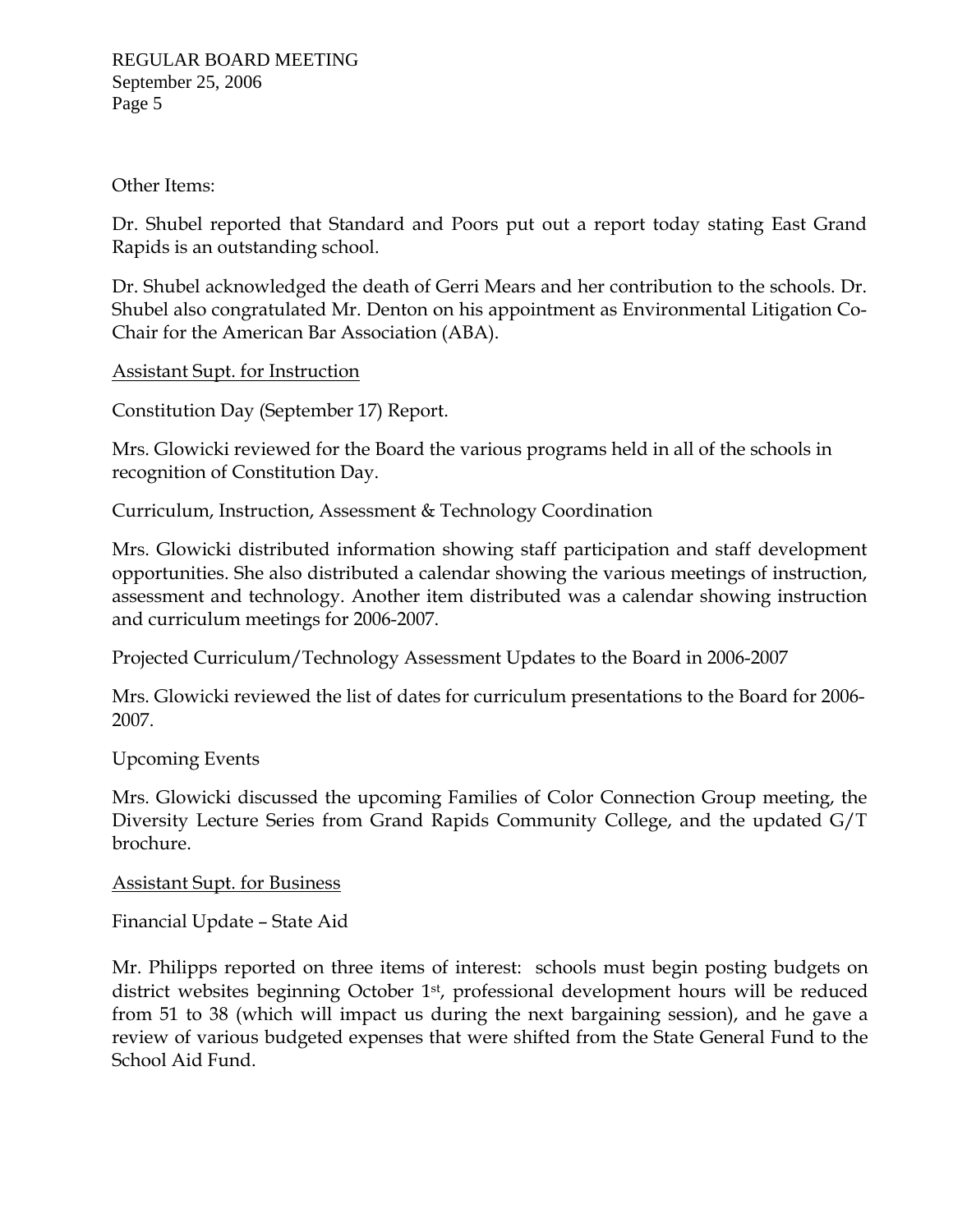REGULAR BOARD MEETING September 25, 2006 Page 6

### Board Representatives Reports

### Legislative Liaison Report – Mrs. Trierweiler

Mrs. Trierweiler stated that proposal 5 was discussed and is supported by the Legislative Committee. She also asked Board members to reserve the following dates: December 11, 2006 for a coffee with a legislator and February 12, 2007 the Legislative Committee hopes to have Vern Ehlers return for coffee.

# Policy Committee Update – Mrs. Bok

The committee is working on policies to be reviewed and also new policies to be added due to changes from state legislation. She stated that a poster on the negative impact and use of steroids would be posted in all locker rooms, as required. Policies will come to the Board for approval.

# G/T Connection Update – Mr. Edison

Mr. Edison reported on the work of the committee and also reviewed a few of the highlights in the program.

# Community Action Council (CAC) – Mr. Edison

Mr. Edison stated that the CAC met last week and the group feels energized to be of value to the District. They will be looking to put together a multi-year plan of accomplishments and feel there is still much to be accomplished. The group will also be putting together a strategic plan with Sister Carmelita Murphy providing guidance and they will also send a survey to students, staff, parents and community members.

# KIASB Dinner – Mrs. Lent

Mrs. Lent reviewed for the Board the dinner presentation put on by Grand Valley State University.

# EGR Schools Foundation Liaison Report – Mrs. Lent

Mrs. Lent stated we all know how much the Foundation Board gives back to schools. She reminded the Board that on October 10, 2006 is the Kids Night of the Stars fundraiser and the Distinguished Alumni Dinner will be held on November 7, 2006. She asked Board members to put these dates on their calendars.

Mr. Denton stated that on October 18, 2006 the Board would hold a special work session beginning at 7:00 p.m. to discuss the former Proposal 3. This was the athletic facilities proposal which was not approved by the voters in the May 2006 bond election.